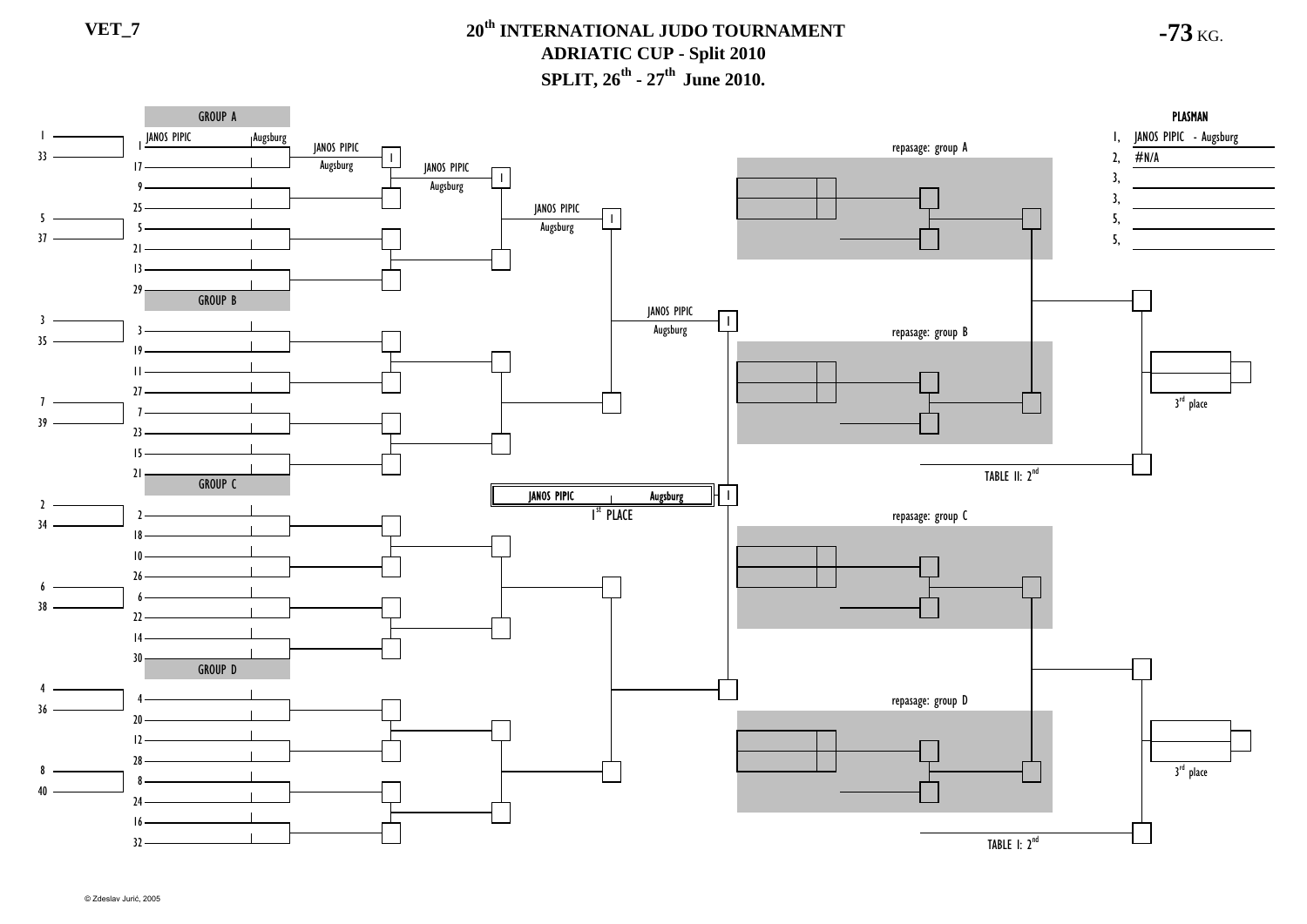

**-81** KG.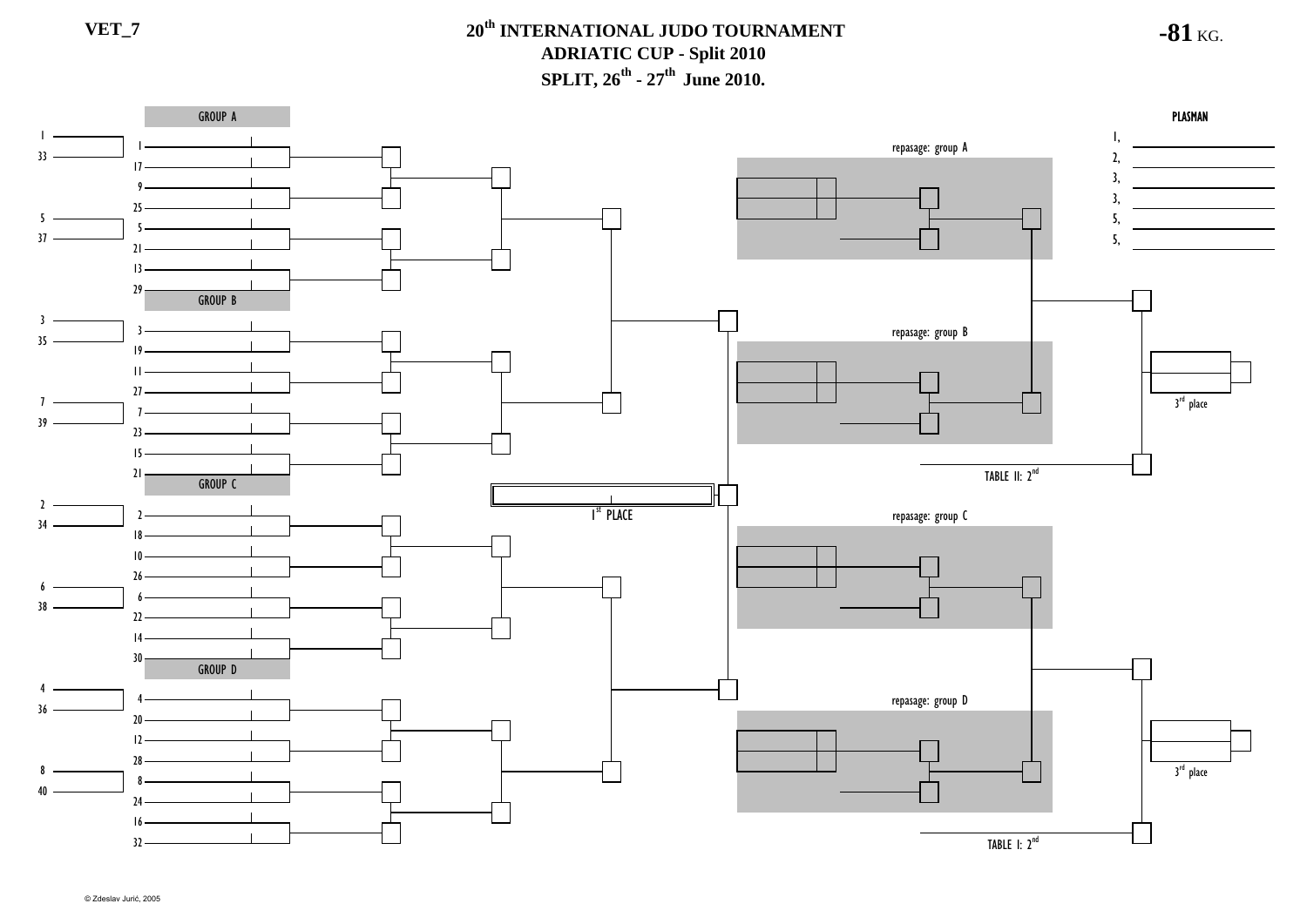

**-90** KG.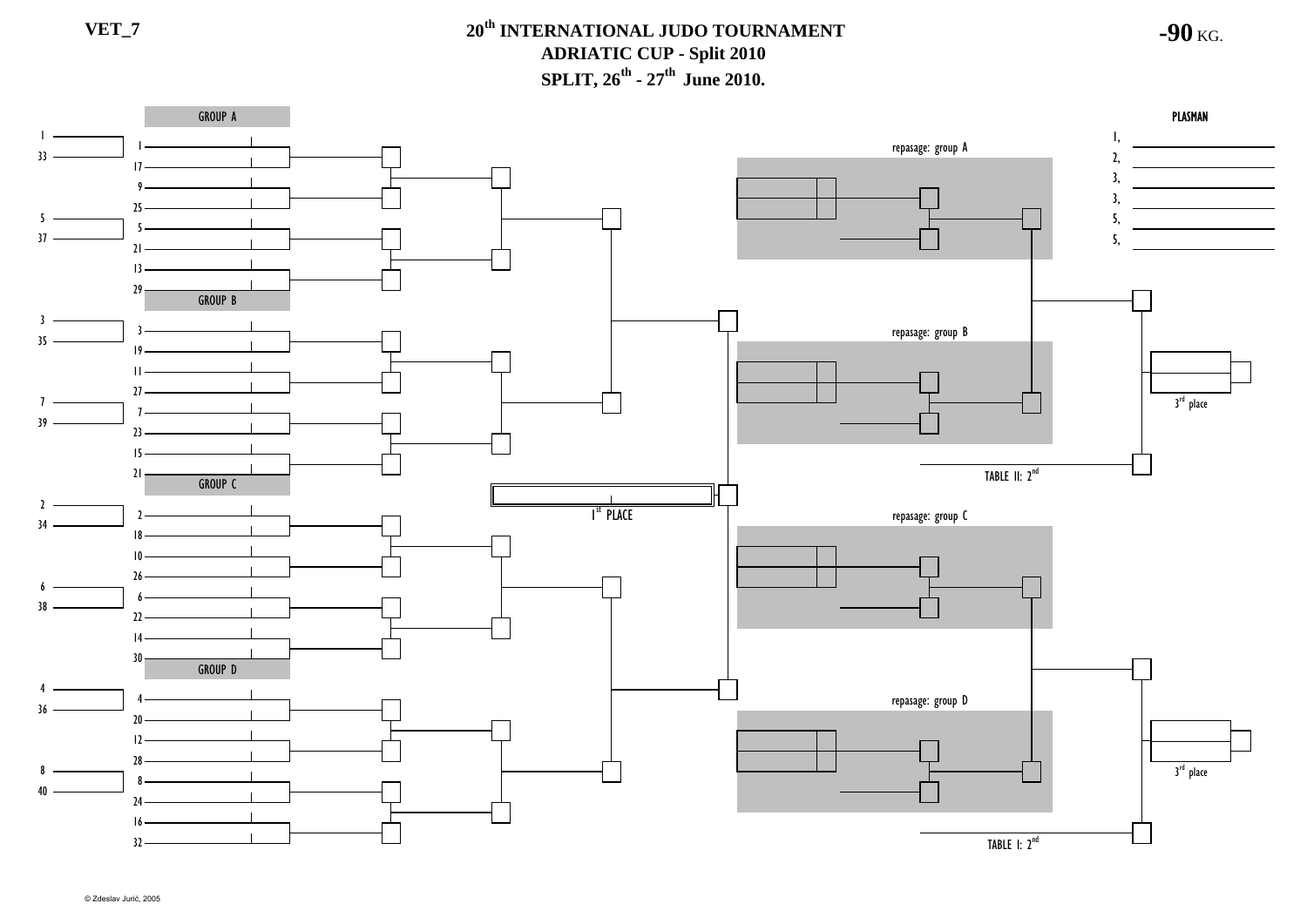**-100** KG.

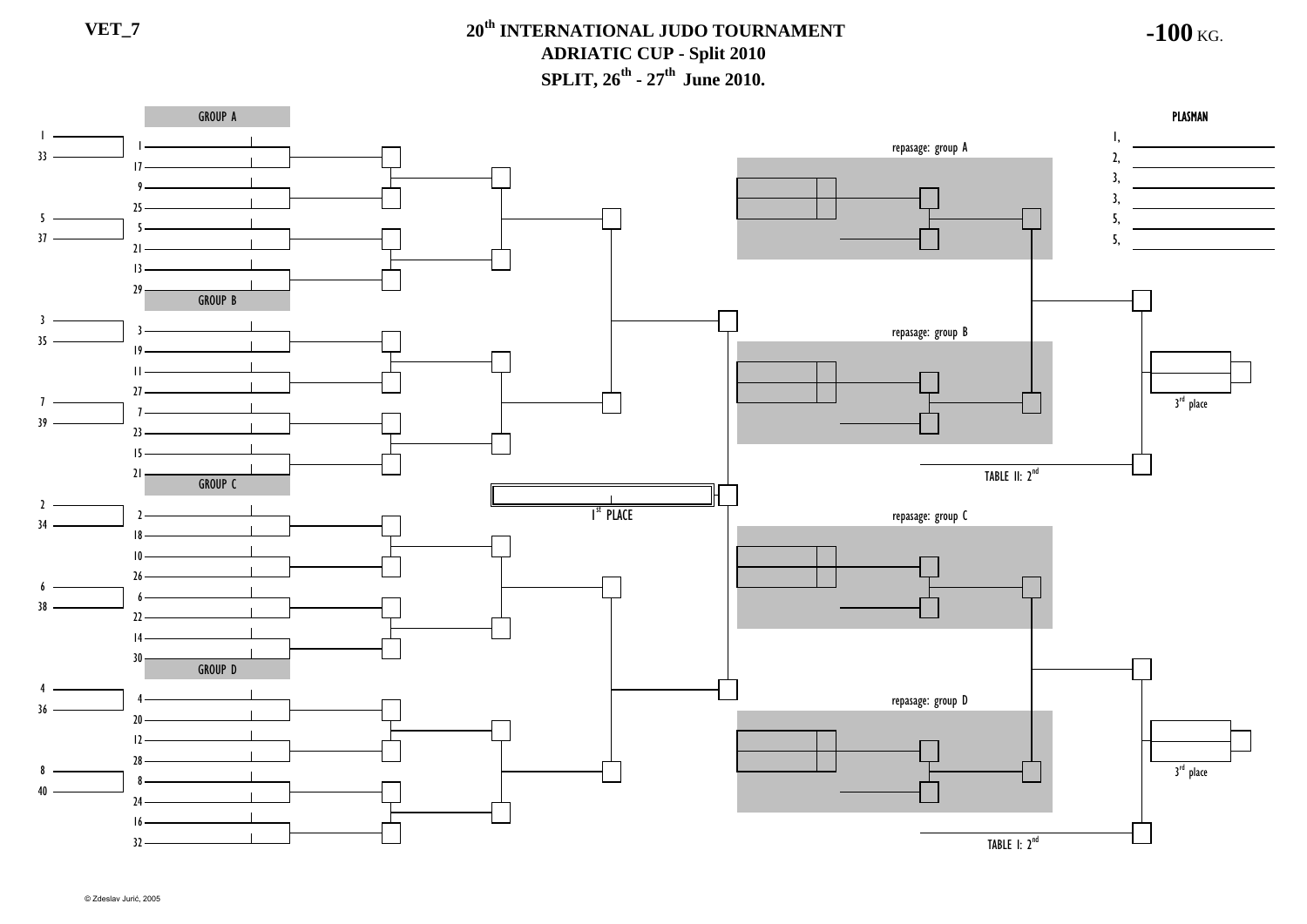## **VET\_7 20th INTERNATIONAL JUDO TOURNAMENT ADRIATIC CUP - Split 2010 SPLIT, 26<sup>th</sup> - 27<sup>th</sup> June 2010.**

|                  |                                             |              |       |    | <b>RESULT</b> |              | <b>POINTS</b> |  |  |
|------------------|---------------------------------------------|--------------|-------|----|---------------|--------------|---------------|--|--|
|                  | Stevo Mentus (Split) : Eduard Besak (Split) |              |       | 10 | $\bullet$     | $\mathbf{0}$ |               |  |  |
|                  |                                             |              |       |    |               |              |               |  |  |
| Name and surname | Team                                        | Result       | Point |    |               |              |               |  |  |
| 1. Stevo Mentus  | <b>Split</b>                                | 10           |       |    |               |              |               |  |  |
| 2, Eduard Besak  | Split                                       | $\mathbf{0}$ |       |    |               |              |               |  |  |

**+100** KG.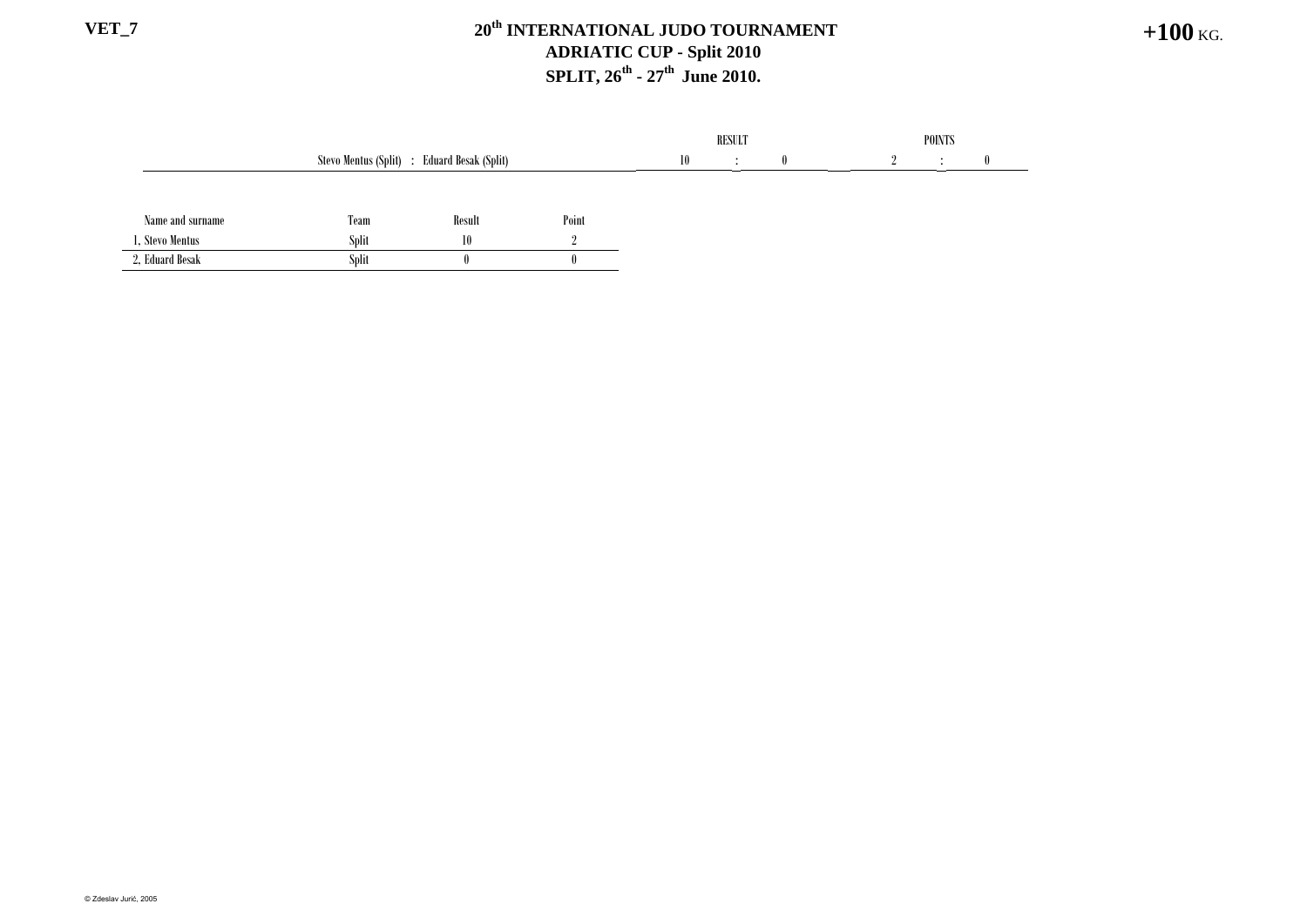

**-57 F** KG.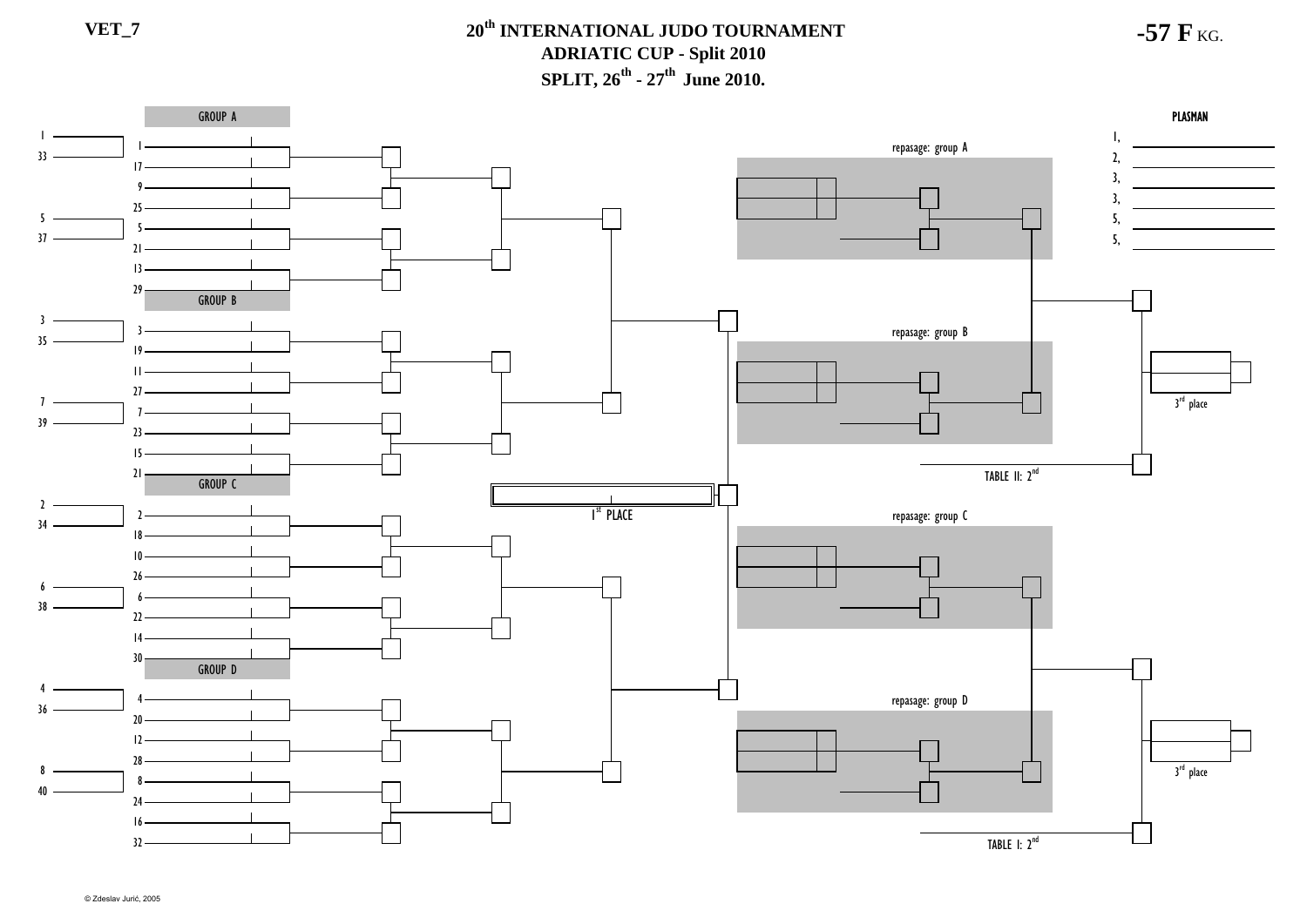GROUP A**PLASMAN** A DISPONSIVA PLASMAN PLASMAN DISPONSIVA PROGRESSIVA PROGRESSIVA PROGRESSIVA PROGRESSIVA PROGRESSIVA PROGRESSIVA PROGRESSIVA PROGRESSIVA PROGRESSIVA PROGRESSIVA PROGRESSIVA PROGRESSIVA PROGRESSIVA PROGRESSIVA PROGRESSIVA PR  $\blacksquare$ 1, repasage: group A 332,  $17 -$ 3, <u> Albanya (Albanya)</u> 93, 2555, 537 5,  $21 -$ 1329 GROUP B 3repasage: group B 35  $10 -$ 11 $27$ 3<sup>rd</sup> place 7739 $23 -$ 15TABLE II: 2<sup>nd</sup> 21 GROUP C $\mathcal{L}$ repasage: group C I<sup>st</sup> Place າ 341810266638  $\mathcal{D}$ 1430GROUP D 4repasage: group D 436  $20<sub>2</sub>$ 12283<sup>rd</sup> place 884024  $16 -$ TABLE I: 2<sup>nd</sup> 32

**-63 F** KG.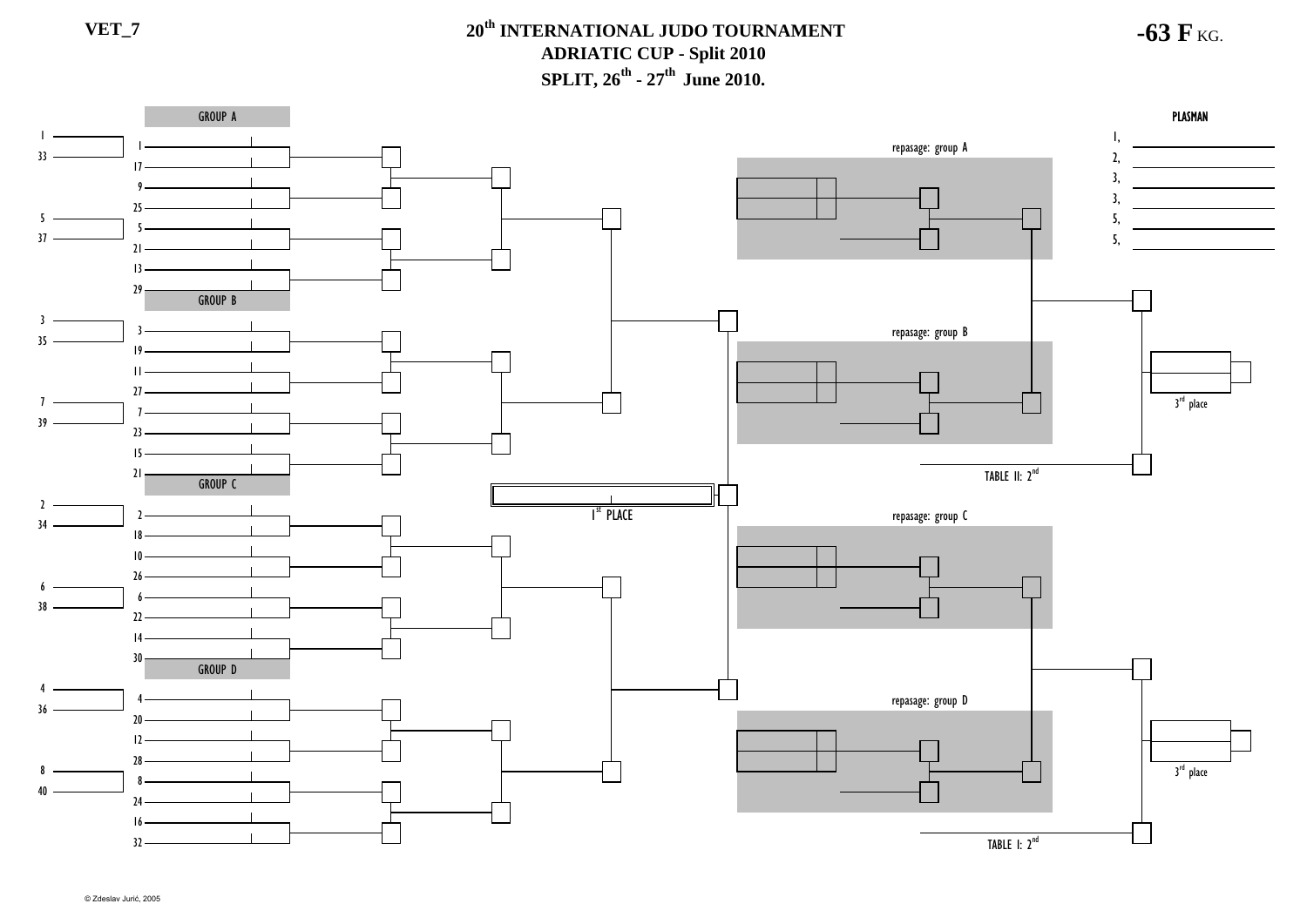**-70 F** KG.

GROUP A**PLASMAN** A DISPONSIVA PLASMAN PLASMAN DISPONSIVA PROGRESSIVA PROGRESSIVA PROGRESSIVA PROGRESSIVA PROGRESSIVA PROGRESSIVA PROGRESSIVA PROGRESSIVA PROGRESSIVA PROGRESSIVA PROGRESSIVA PROGRESSIVA PROGRESSIVA PROGRESSIVA PROGRESSIVA PR  $\blacksquare$ 1, repasage: group A 332,  $17 -$ 3, <u> 1990 - John Barn Barn, amerikan b</u> 93, 2555, 537 5,  $21 -$ 1329 GROUP B 3repasage: group B 35  $10 -$ 11 $27$ 3<sup>rd</sup> place 7739 $23 -$ 15TABLE II: 2<sup>nd</sup> 21 GROUP C $\mathcal{L}$ repasage: group C I<sup>st</sup> Place າ 341810266638  $22 -$ 1430GROUP D 4repasage: group D 436  $20<sub>2</sub>$ 12283<sup>rd</sup> place 884024  $16 -$ TABLE I: 2<sup>nd</sup> 32